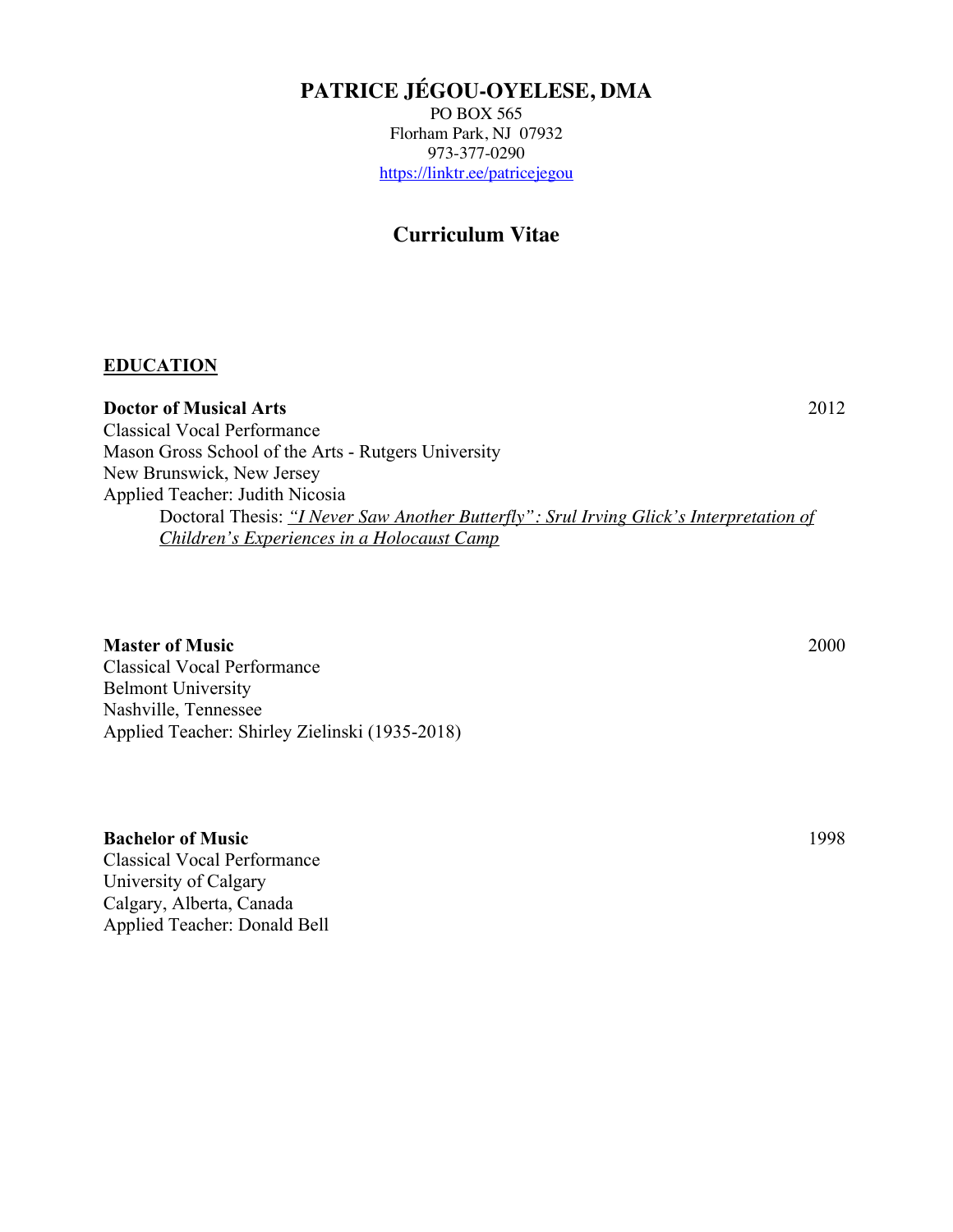*Dr. Patrice Jégou-Oyelese-CV*

### **ADDITIONAL TRAINING & EDUCATION**

| <b>Private Piano Study</b><br>Royal Conservatory of Music<br>Remote Lessons via Zoom<br>Piano Teacher: Ms. Shambhavi Mishra                                                    | $2020$ - present   |
|--------------------------------------------------------------------------------------------------------------------------------------------------------------------------------|--------------------|
| <b>Private Voice Study</b><br>Contemporary Vocal Styles (i.e. Jazz, Pop, Gospel)<br>New York Vocal Coaching<br>New York, New York<br>Voice Teacher: Mr. Justin Stoney          | $2015$ - present   |
| Internship<br>National Association of the Teachers of Singing<br>Intern - summer teaching program<br>State University of New York - Fredonia<br>Master Teacher: Judith Nicosia | June 17 - 27, 2003 |
| Programme D'Apprentissage de Français Langue Seconde<br>Université du Québec à Chicoutimi<br>École de langue française et de culture québécoise<br>Chicoutimi, Québec, Canada  | 1994               |

# **CONFERENCE PRESENTATION PROPOSAL**

**National Association of the Teachers of Singing**  Presentation Proposal for the 57th National Conference in Chicago, IL, July 2-6, 2022 *"Own Your Own: How to start your own independent record label and plan, produce, market, release, and promote your music."*

Proposal submitted June 8, 2021 and is pending approval.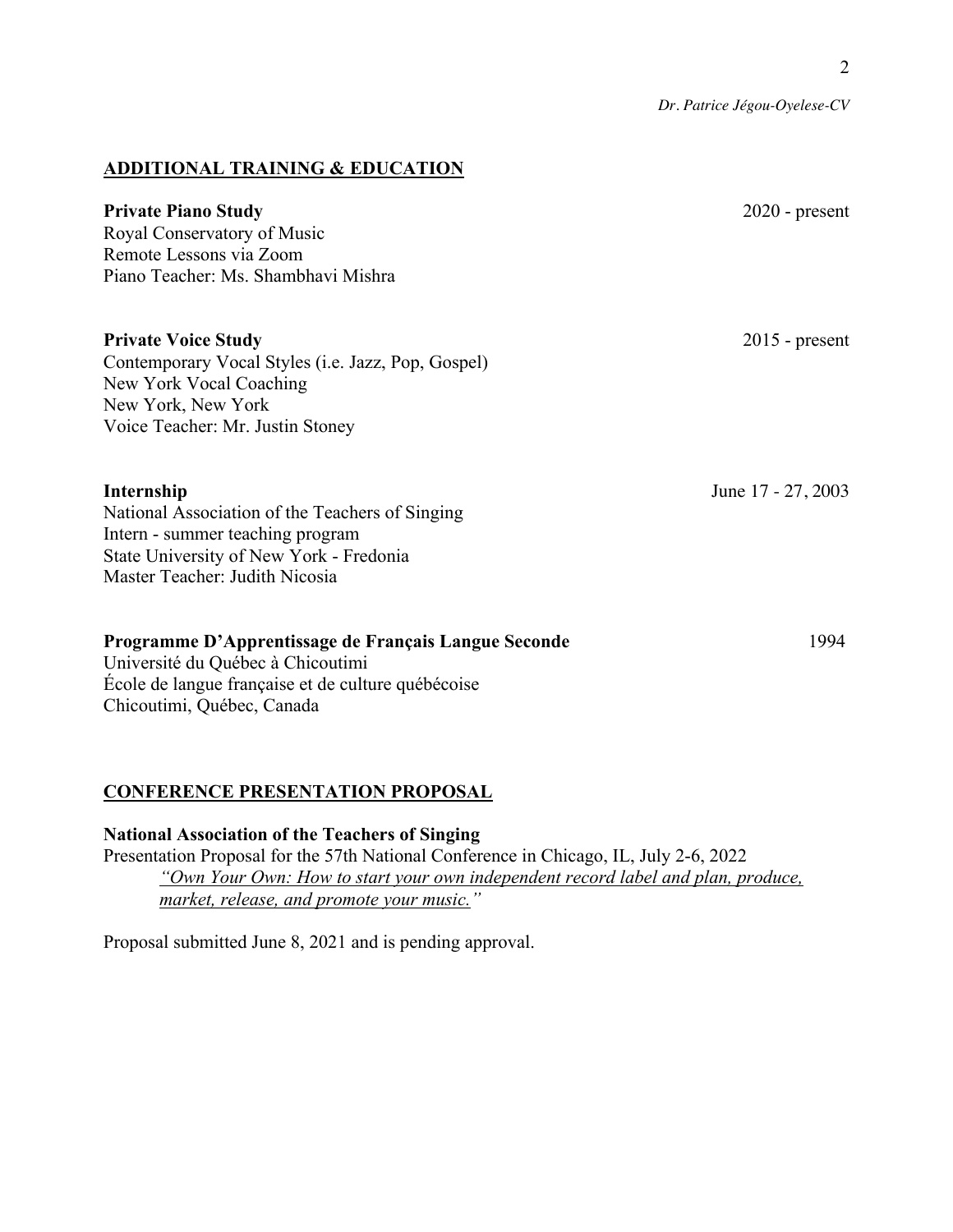*Dr. Patrice Jégou-Oyelese-CV*

### **UNIVERSITY TEACHING EXPERIENCE**

### **Teaching Assistant** 2005 - 2008

Mason Gross School of the Arts - Rutgers University New Brunswick, New Jersey Courses taught:

- Music 157 (Class Voice)
- Applied Studio Voice (Graduate and Undergraduate students)

### **Academic Assistant** 2002 - 2005

University of Lethbridge Faculty of Fine Arts, Department of Music Lethbridge, Alberta, Canada

Courses taught:

- Applied Voice (Music 2148 4848)
- Introduction to Music (Music 1000)
- Music in Recital (Music 3261)
- Introduction to Vocal Pedagogy (Music 3850)
- Facilitated and acted as clinician for regular voice department master classes and seminar classes
- Supervised a Senior Independent Project
- Regular committee work

### **EMPLOYMENT**

# **Founder April 2012** - present Prairie Star Records LLC Florham Park, New Jersey **Voice Instructor** 2006 - 2007 Rutgers Community Music Program Rutgers, The State University of New Jersey New Brunswick, New Jersey **Director** 2002 - 2004 2003 & 2004 Richard Miller Vocal Performance and Pedagogy Institute University of Lethbridge Faculty of Fine Arts, Department of Music Lethbridge, Alberta, Canada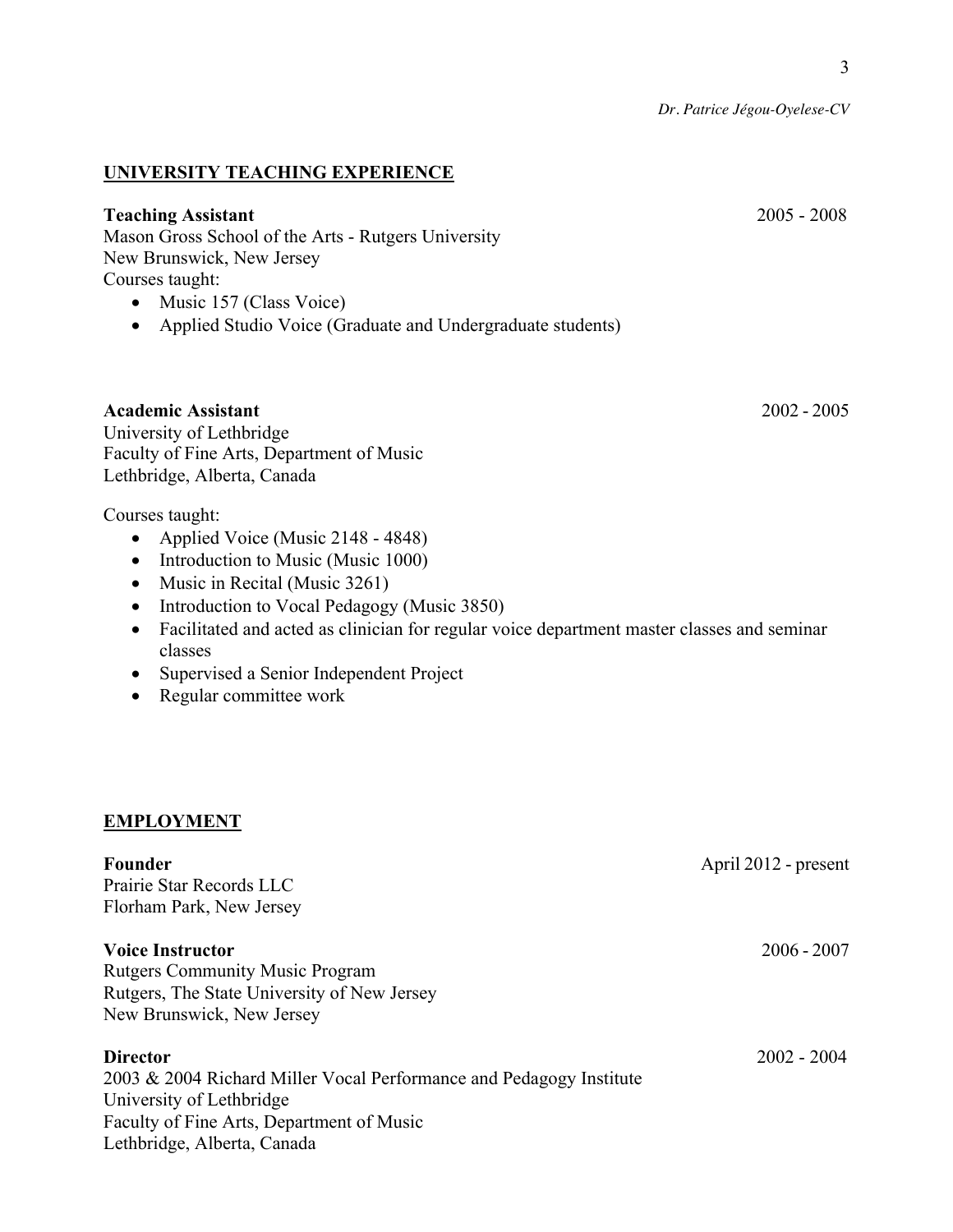|                                                                                                                                  | Dr. Patrice Jégou-Oyelese-CV |
|----------------------------------------------------------------------------------------------------------------------------------|------------------------------|
| <b>Voice Instructor</b><br>University of Lethbridge<br>Conservatory of Music<br>Lethbridge, Alberta, Canada                      | $2002 - 2005$                |
| <b>Music Research Director</b><br>Cort Casady Entertainment, Los Angeles for<br>"Roger-That" Productions<br>Nashville, Tennessee | $2001 - 2002$                |
| Voice Department Head, Private and Group Voice Instructor<br>The Music School on Music Row<br>Nashville, Tennessee               | $2001 - 2002$                |
| <b>Vocal Coordinator, Private Voice Instructor</b><br>Belmont Academy at Belmont University<br>Nashville, Tennessee              | $2000 - 2002$                |
| <b>MASTER CLASS CLINICIAN</b>                                                                                                    |                              |
| Centro de Promoción Cultural<br>Trujillo, Perú                                                                                   | November 2008                |
| Conservatorio Nacional de Música<br>Lima, Perú                                                                                   | November 2008                |
| Universidad Nacional de Cordóba<br>Cordóba, Argentina                                                                            | August 2005                  |
| Universidad Veracruzana<br>Xalapa, Mexico                                                                                        | May 2005                     |
| University of Lethbridge<br>Lethbridge, Alberta, Canada                                                                          | $2002 - 2005$                |
| Medicine Hat College Conservatory of Music and Dance                                                                             | November 2004                |

Voice Division Competitors - Concerto Competition Medicine Hat, Alberta, Canada

University of Calgary January 2004 Calgary, Alberta, Canada Voice Studio of Professor Donald Bell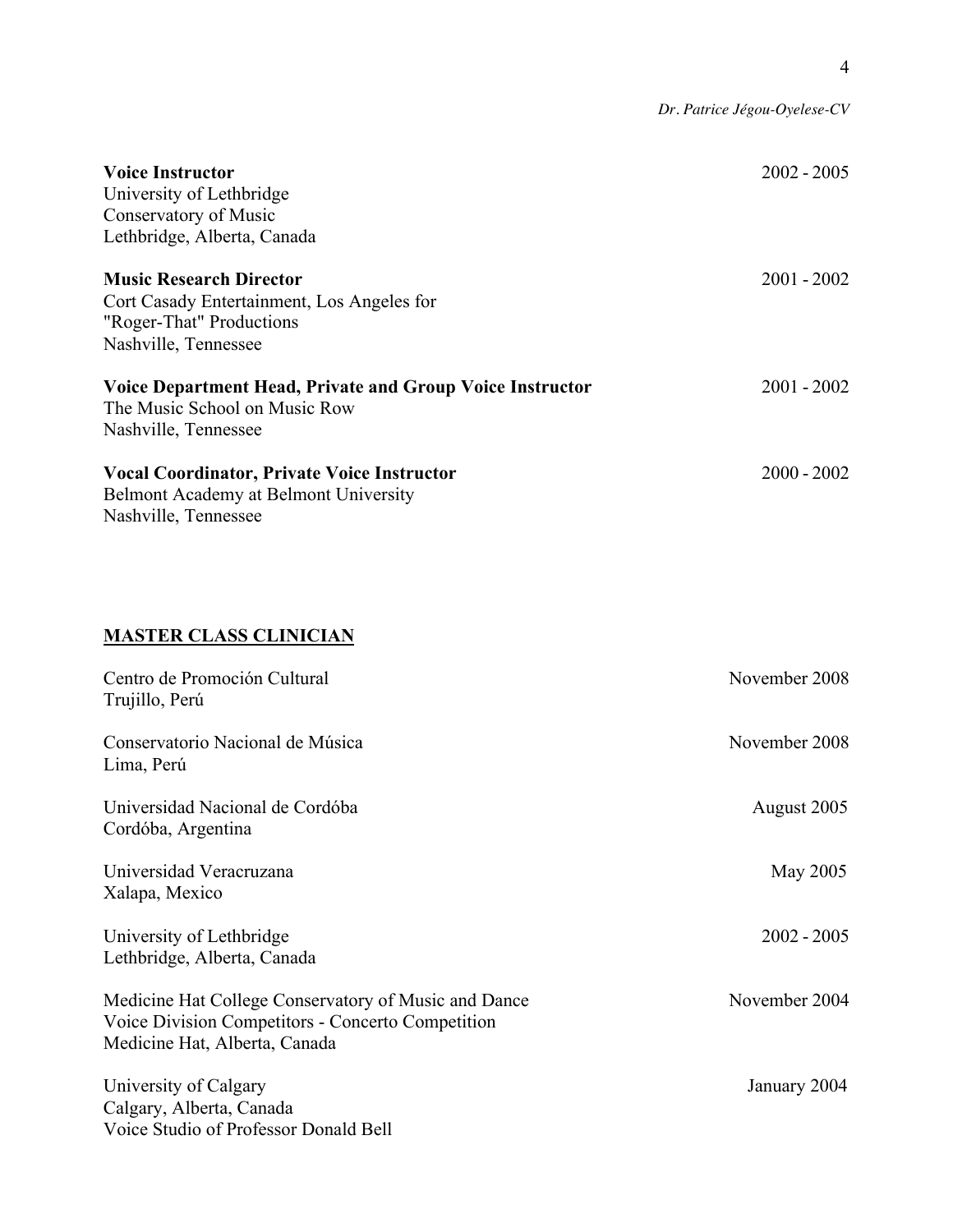5

*Dr. Patrice Jégou-Oyelese-CV*

## **WORKSHOP CLINICIAN**

| I Academia Internacional de Música Vocal<br>Espacio Cultural Metropolitano<br>Tampico, Mexico                                                   | August 2006                   |
|-------------------------------------------------------------------------------------------------------------------------------------------------|-------------------------------|
| <b>ADJUDICATOR</b>                                                                                                                              |                               |
| Western Canadian Music Awards<br>Categories: Instrumental Artist of the Year and Spiritual Artist of the Year<br>Winnipeg, Manitoba, Canada     | 2020                          |
| The Bridgewater "Sing Off" Vocal Competition<br>Bridgewater Raritan High School, New Jersey                                                     | June 5, 2015 & June 7, 2019   |
| XII Concurso y Festival Internacional de Canto Lírico<br>Trujillo, Perú                                                                         | Oct. 30 - Nov. 12, 2008       |
| Voice, Strings, Piano Divisions - Concerto Competition<br>Medicine Hat College Conservatory of Music and Dance<br>Medicine Hat, Alberta, Canada | November 20, 2004             |
| Voice Division - Contemporary Showcase Festival<br>Calgary, Alberta, Canada                                                                     | November 13 - 15, 2003        |
| Voice Division - Richmond Music Festival<br>Richmond, British Columbia, Canada                                                                  | November 16 - 18, 2003        |
| Alberta Foundation for the Arts<br><b>Grant Applications</b><br>Edmonton, Alberta, Canada                                                       | Spring and Fall Sessions 2003 |
| Allegro Music School Music Festival<br>Calgary, Alberta, Canada                                                                                 | May 11, 2003                  |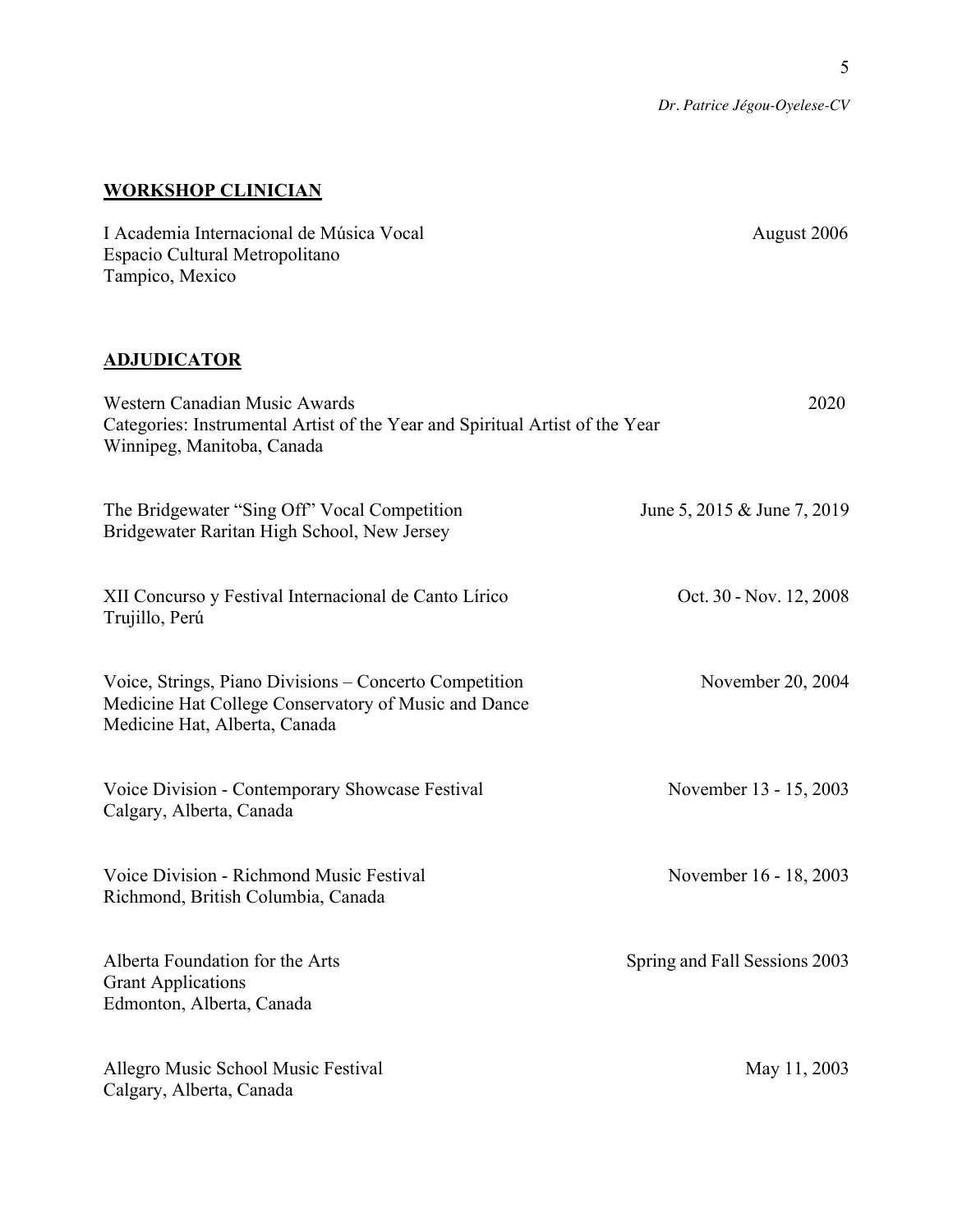### **RECENT AWARDS**

## **WINNER:** Independent Music Awards **April 28, 2020** Best *A Cappella* Song "Wrap Your Troubles in Dreams" featuring TAKE 6 From my album IF IT AIN'T LOVE Award presented "virtually" from New York City due to COVID-19

### **WINNER:** Independent Music Awards **June 22, 2019** Best *A Cappella* Song "Lover Come Back to Me" featuring Mark Kibble & Alvin Chea from TAKE 6 From my album IF IT AIN'T LOVE Awards Show at Symphony Space, New York City

**RECORDINGS** (CD Liner Notes at www.prairiestarrecords.com/cdlinernotes)

**There's a Light**  Release scheduled for July 30, 2021

- o Genre: Inspirational/Pop
- o Recorded in my home studio during the COVID-19 pandemic
- o Mastered at The Bakery, Culver City, California
- o Produced by Yinka Oyelese; Mark Kibble (TAKE 6); Khristian Dentley (TAKE 6); Pat Coil (Michael McDonald); Don Murray (Arturo Sandoval, Patti Austin)
- o Record label: Prairie Star Records LLC

- o Genre: Jazz/Pop
- o Recorded at Capitol Studios, Hollywood, CA; United Recording, Hollywood, CA; East West Studios, Hollywood, CA; Sony Tree Studios, Nashville, TN; Avatar Studios, New York City
- o Mastered at The Bakery, Culver City, California
- o Produced by David Paich (Toto); Mike Lang; John Clayton (Clayton-Hamilton Jazz Orchestra); Yinka Oyelese; Mark Kibble (TAKE 6)
- o Record label: Prairie Star Records LLC

- o Genre: Jazz/Pop
- o Recorded at Avatar Studios, New York City; Ocean Way Studios, Nashville, TN; Record One, Los Angeles, CA
- o Produced by Yinka Oyelese; Mark Kibble (TAKE 6)
- o Record label: Prairie Star Records LLC

**If** It Ain't Love Released March 22, 2019

**Speak Low** Released May 5, 2014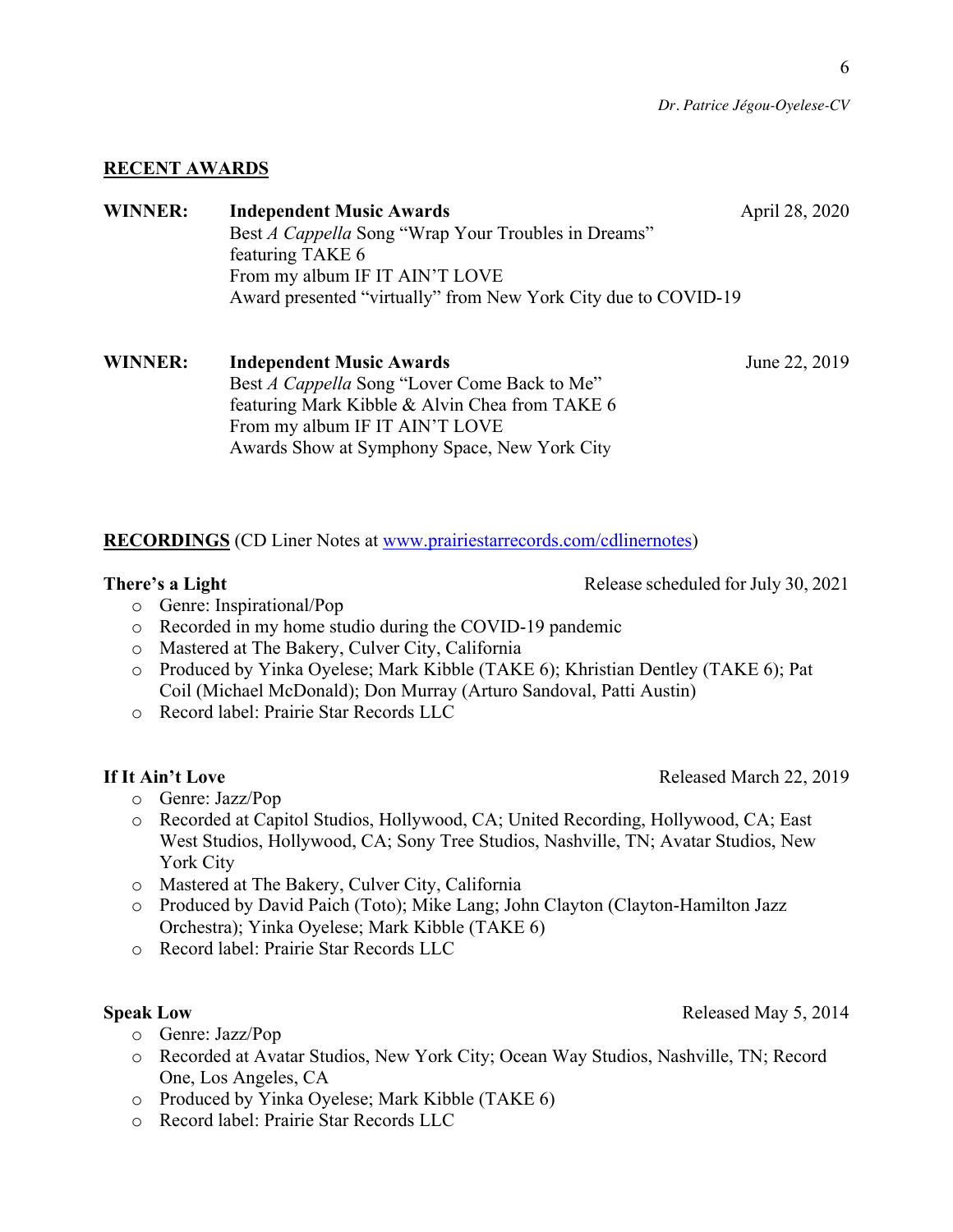### **From Russia to Brazil: Spanish and Latin American Songs for Voice & Piano Patrice Jégou & Cristina Pato Released October 1, 2006 Released October 1, 2006**

- o Genre: Classical/World
- o Works by Shostakovich, Braga, Ginastera, and Montsalvatge
- o Recorded in Ourense, Spain
- o Record label: Zouma Records (Spain)
- o Listen AppleMusic

### **COMPOSITIONS & ORIGINAL WORKS IN PROGRESS**

### **Yael Kills Sisera (2021)**

- 1. Deborah's Prophecy
- 2. Sisera Approaches
- 3. Yael Kills Sisera (Percussion, John Hadfield)

Listen to tracks 1 and 3 on Soundcloud.

*Yael Kills Sisera* is a three-song multi-media installation project composed for solo voice, multitracked voice, and percussion. The Old Testament Book of Judges tells the story of the prophetess and judge Deborah who rightly prophecies that Yael, a Kenite woman, would defeat the army of King Jabin of Canaan. King Jabin's army was led by Sisera who set out to destroy Israel. After fleeing the scene of defeat, Sisera arrives at Yael's tent looking for food and shelter. After he falls asleep, Yael kills Sisera by driving a tent peg through his skull with a mallet.

Songs composed, performed, and recorded by Patrice Jégou-Oyelese. Track 3, percussion arranged, performed, and recorded by John Hadfield in Paris, France. Track 3 mixed by Don Murray.

### **Jim Jordan's Blazer: four lovely songs for four lovely guys (2021)**

- 1. Parasitical for Mitch
- 2. Paging Ted Cruz
- 3. Joshua Hawley Hold on to Power
- 4. Jim Jordan's Blazer

Listen to tracks on Soundcloud.

*Jim Jordan's Blazer: four lovely songs for four lovely guys is a group of satirical songs for multi*media cabaret performance. Songs composed, performed, and recorded by Patrice Jégou-Oyelese.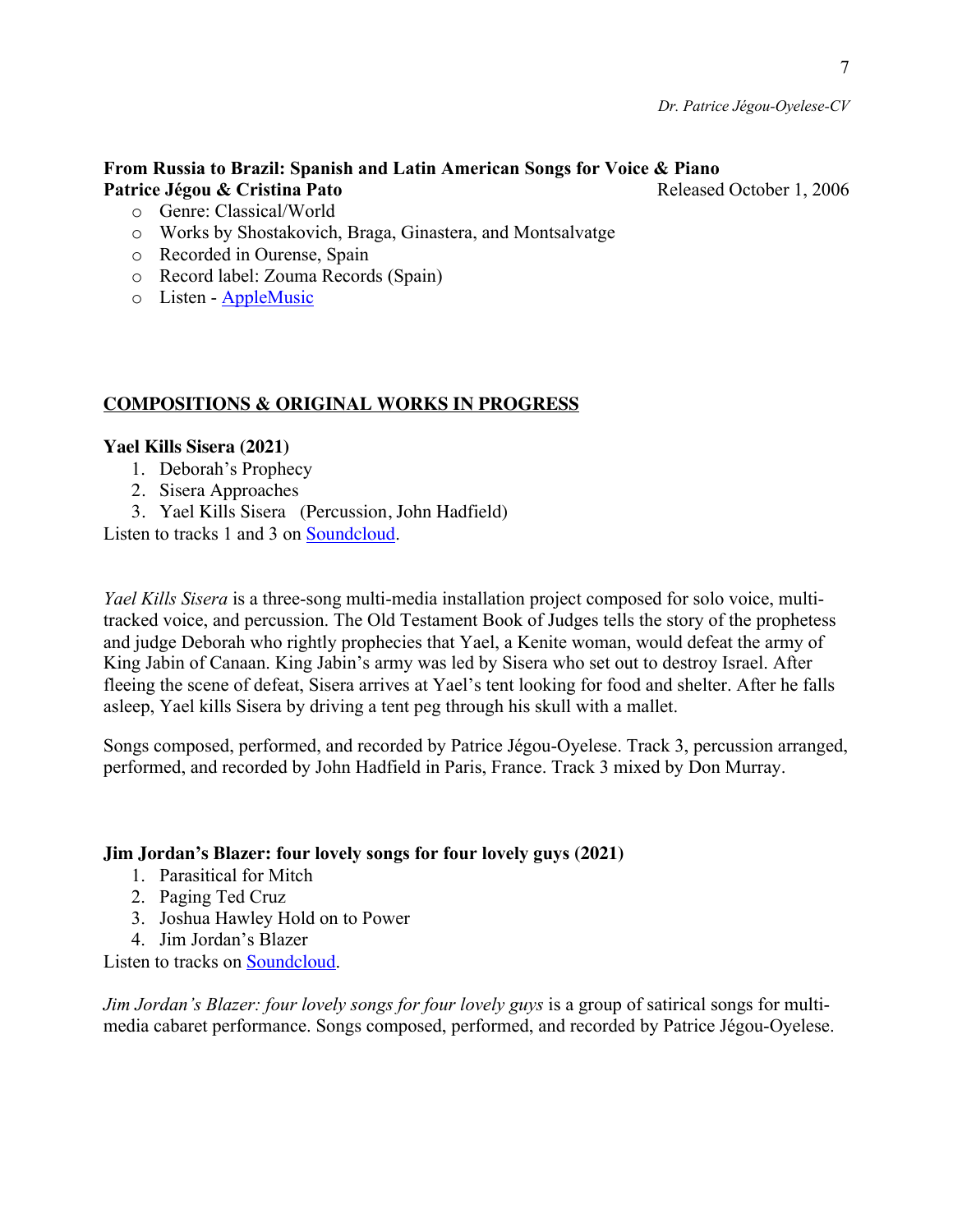*Dr. Patrice Jégou-Oyelese-CV*

### **My Name is Karen (2020)**

- 1. I'd like to See the Manager
- 2. New Sheriff in Town
- 3. No Karen
- 4. It's a Pleasure to Report this Crime

Listen to tracks on Soundcloud.

*My Name is Karen* is a miniature musical drama in four micro-movements. The drama explores the absurdity and complexity of white, female, entitlement and the abuse of retail workers and people often, but not always – of colour who are minding their own business. Pieces composed, performed, and recorded by Patrice Jégou-Oyelese.

### **PROFESSIONAL AFFILIATIONS**

| ASCAP (The American Society of Composers, Authors and Publishers)<br>April 2021 - present<br>o Writer |                  |  |
|-------------------------------------------------------------------------------------------------------|------------------|--|
| o Publisher "Flying Sit Spin Publishing"                                                              |                  |  |
| National Academy of Recording Arts and Sciences (Grammy® Awards)<br>Voting Member                     | $2014$ – present |  |
| Canadian Academy of Recording Arts and Sciences (Juno Awards)<br>Voting Member                        | $2014$ – present |  |
| National Association of the Teachers of Singing                                                       | $2002$ - present |  |
| American Association of University Professors                                                         | $2005 - 2008$    |  |
| Canadian Association of University Teachers                                                           | $2002 - 2005$    |  |
| Pi Kappa Lambda Music Honors Society                                                                  | $2000$ - present |  |

### **PUBLIC SPEAKING & LEADERSHIP**

# Cosmopolitan Toastmasters Club New Providence, New Jersey

**Toastmasters, Member** March 1, 2015 – May 15, 2020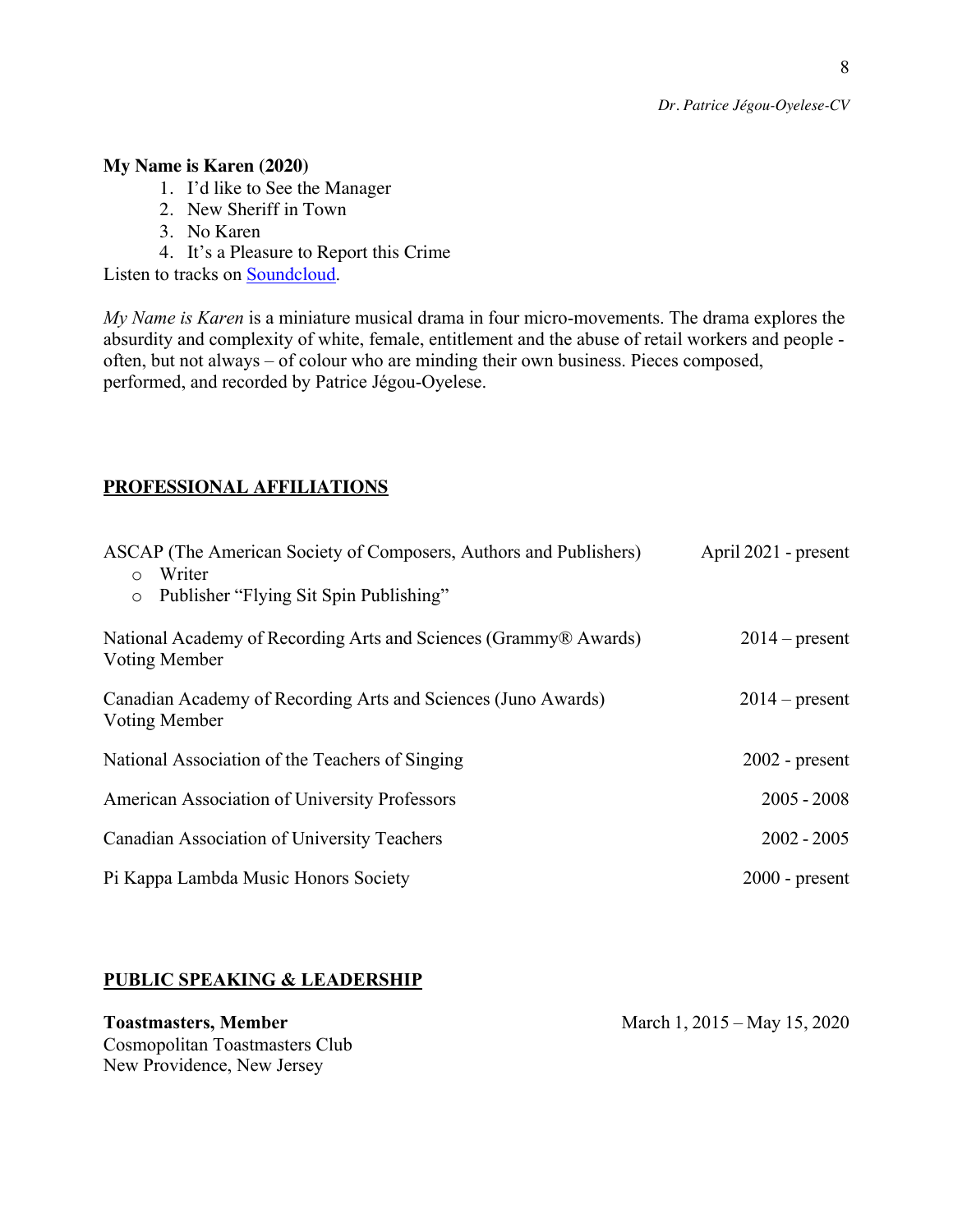# **Toastmasters Leadership Positions**

| Vice-President Public Relations, Cosmopolitan Toastmasters Club | July 1, $2019 - May 15$ , $2020$ |
|-----------------------------------------------------------------|----------------------------------|
| President, Cosmopolitan Toastmasters Club                       | July 1, 2017 - June 30, 2019     |
| Secretary, Cosmopolitan Toastmasters Club                       | July 1, 2016 - June 30, 2017     |

### **Toastmasters Awards**

| Advanced Leader Bronze Manual, Completed                                                             | January 9, 2019   |
|------------------------------------------------------------------------------------------------------|-------------------|
| Competent Leadership Manual, Completed                                                               | December 11, 2018 |
| Competent Communicator Manual, Completed                                                             | June 30, 2016     |
| First Place, Speech Contest "Evaluation Contest" (District 83, Division C)                           | April 17, 2018    |
| Second Place, Speech Contest "International Speech Contest" (District 83, Division C) April 17, 2018 |                   |
| First Place, Speech Contest "Tall Tales"                                                             | August 11, 2015   |
| First Place, Speech Contest "Table Topics"                                                           | August 11, 2015   |
| First Place, Speech Contest "Table Topics" (Area 34)                                                 | October 1, 2015   |
| Second Place, Speech Contest "Tall Tales" (Area 34)                                                  | October 1, 2015   |
| First Place, Speech Contest "Table Topics" (Division C)                                              | October 7, 2015   |

# **SCHOLARSHIPS, AWARDS, DISTINCTIONS**

| 2012     |                                                                                                                                                                                                                                            |
|----------|--------------------------------------------------------------------------------------------------------------------------------------------------------------------------------------------------------------------------------------------|
| May 2012 | Irene Alm Memorial Prize<br>Awarded "to a graduating doctoral student for<br>excellence in performance and scholarly research."<br>Rutgers University - Mason Gross School of the Arts<br>Department of Music<br>New Brunswick, New Jersey |
| 2007     | PEO Scholar Award (2007–2008)<br>\$10,000.00 USD scholarship<br><b>PEO</b> International Scholars<br>Des Moines, Iowa                                                                                                                      |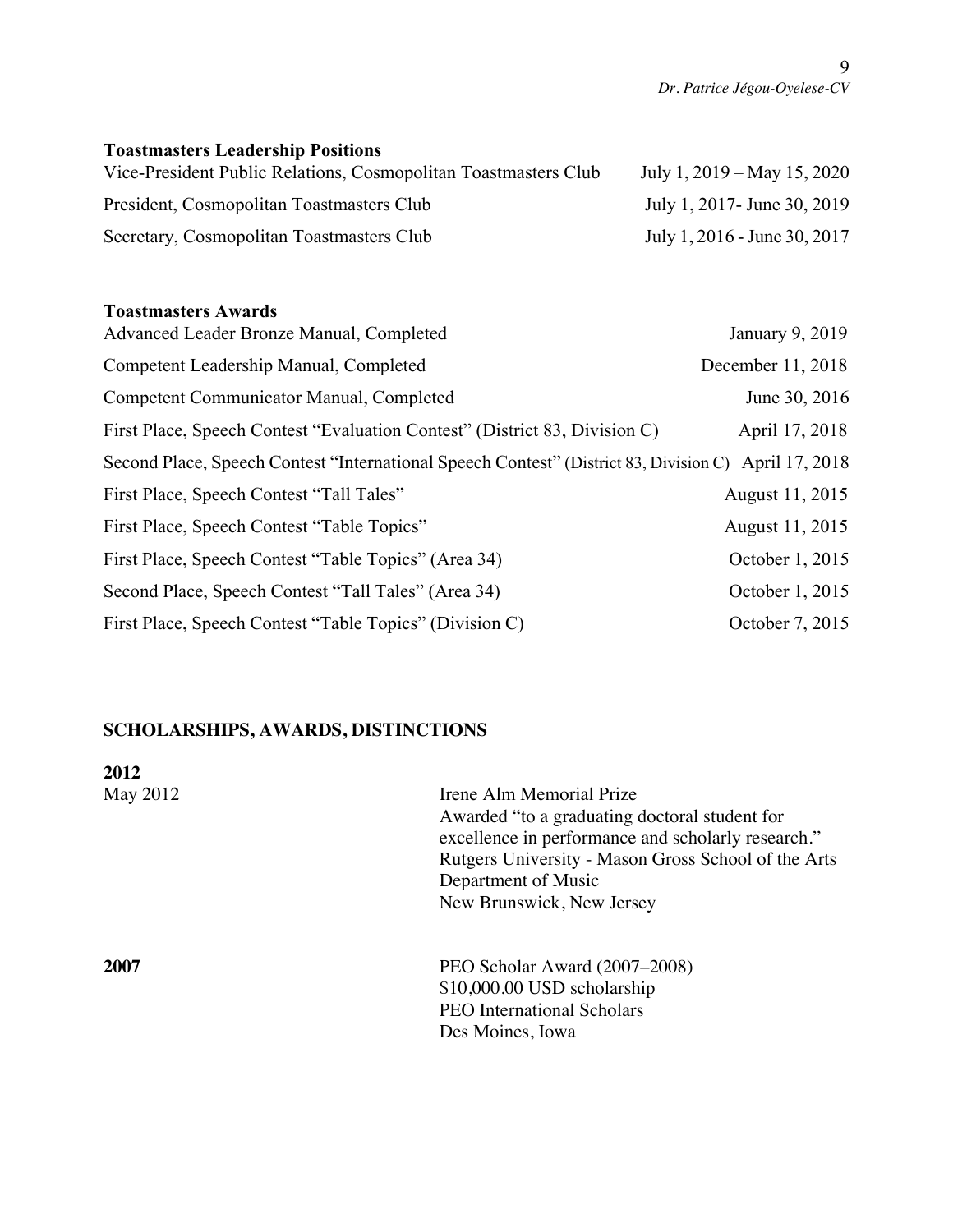| 2006<br>April, 2006          | Laureate<br>XIII Jeunes Ambassadeurs Lyriques<br>(Théâtre Lyrichoregra, Montréal)<br>Chosen through audition to represent Canada in<br>Orvieto, Italy in the XII Concorso Internazionale per<br>Cantanti Lirici Spazio Musica |
|------------------------------|-------------------------------------------------------------------------------------------------------------------------------------------------------------------------------------------------------------------------------|
| 2005<br>2005-2008            | Doctoral Award<br>Tuition Remission (\$4,418.40 per semester)<br>Teaching Assistantship (\$9,173.50 per annum)<br>Rutgers University - Mason Gross School of the Arts<br>New Brunswick, New Jersey                            |
| July 15-25, 2005             | <b>First Place Winner</b><br>\$3,000.00 USD prize<br>IX Concurso y Festival Internacional de Canto Lírico<br>Trujillo, Perú                                                                                                   |
| December 15, 2005            | <b>Travel Grant Award</b><br>\$2,000.00 CDN<br>Alberta Foundation For the Arts: Music Project Grants<br>Edmonton, Alberta, Canada                                                                                             |
|                              |                                                                                                                                                                                                                               |
| 2003<br>December 18-23, 2003 | Residency – Scholarship (Tuition, Room, Board)<br>Singer/Actress<br>"Bible Babes" by Quenten and Joyce Doolittle<br>The Banff Centre for the Performing Arts<br>Banff, Alberta, Canada                                        |
| July 9-Aug. 10, 2003         | Residency – Scholarship<br>(Tuition, Room, Board, Weekly Stipend)<br>Alto chorister<br>Filumena, by John Estacio and John Murrell<br>Opera Performance<br>The Banff Centre for the Performing Arts<br>Banff, Alberta, Canada  |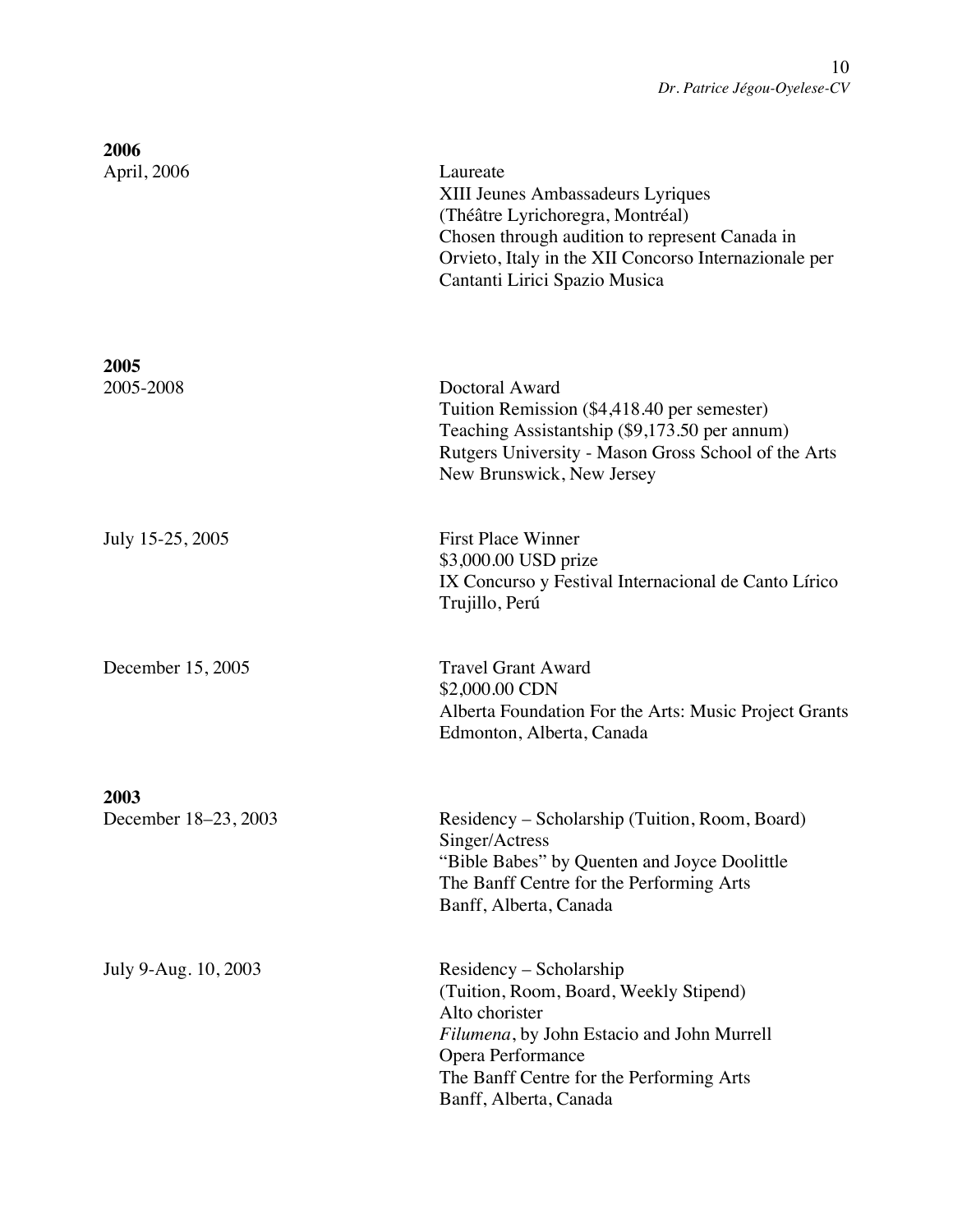| June 17-27, 2003   | Internship - Scholarship (Tuition, Room, Board)<br>State University of New York<br>Fredonia, New York<br>National Association of the Teachers of Singing.<br>Selected through competitive application process for<br>the teaching internship program through NATS |
|--------------------|-------------------------------------------------------------------------------------------------------------------------------------------------------------------------------------------------------------------------------------------------------------------|
| 2000<br>April 2000 | Most Outstanding Graduate Student Award<br><b>Belmont University</b><br>Department of Music<br>Nashville, Tennessee                                                                                                                                               |
| 1998<br>May 1998   | Roskey Scholarship<br>\$1,000.00 CDN<br>Calgary Opera Company<br>Calgary, Alberta, Canada                                                                                                                                                                         |
| 1997<br>May 1997   | Brian Hanson / Imperial Oil Ltd. Scholarship<br>\$1,000.00 CDN<br>Calgary Opera Company<br>Calgary, Alberta, Canada                                                                                                                                               |
| March 1997         | Department of Music Award – Dean's List<br>University of Calgary. Department of Music<br>Calgary, Alberta, Canada                                                                                                                                                 |
| February 1997      | Rotary Club Prize Scholarship for Music<br>\$500.00 CDN<br>Calgary, Alberta, Canada                                                                                                                                                                               |